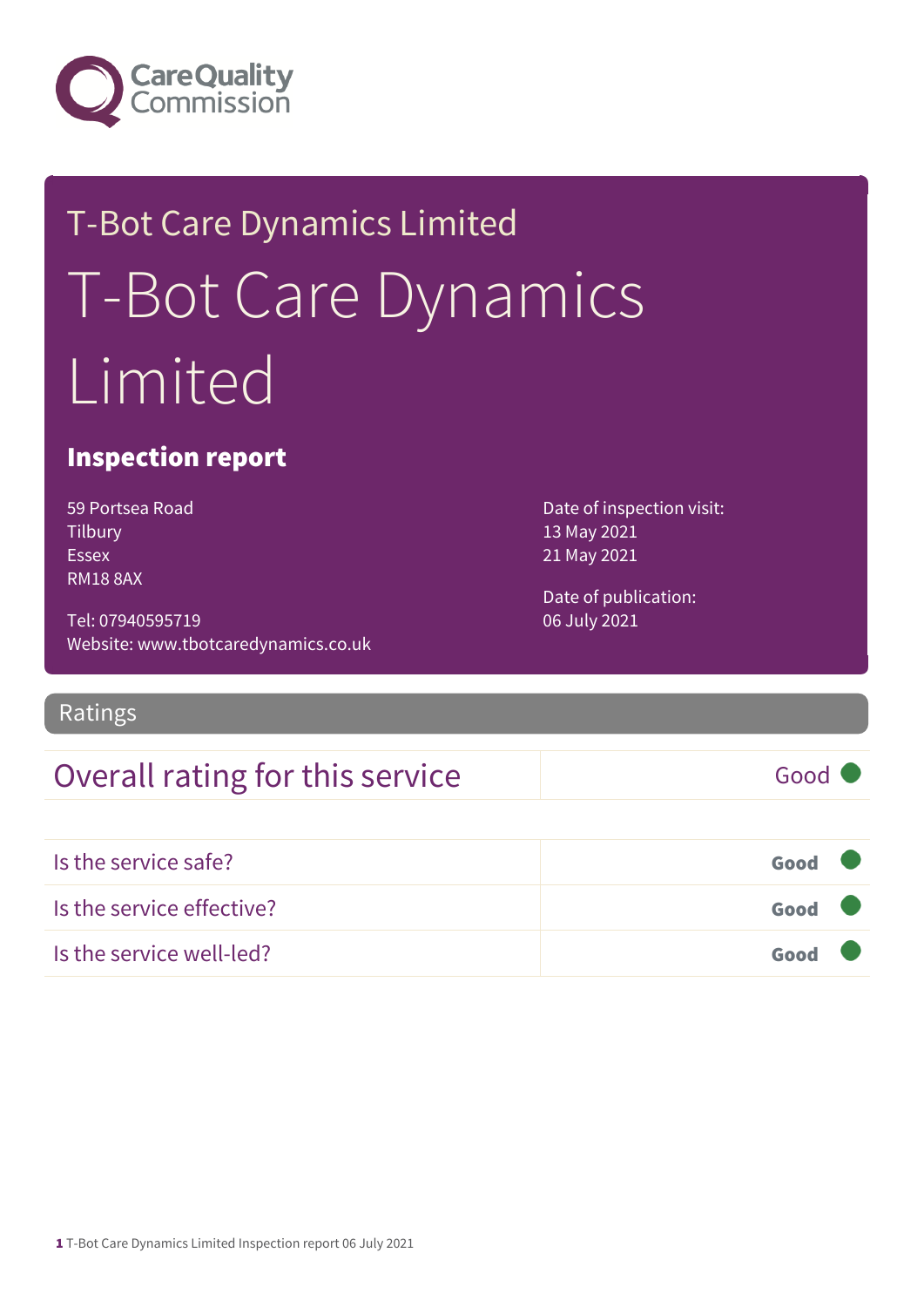### Summary of findings

### Overall summary

#### About the service

T-Bot Care Dynamics Limited is a domiciliary care agency providing personal care to people in their own homes. At the time of inspection, the service was providing support to 9 people with 4 people receiving personal care.

Not everyone who used the service received personal care. CQC only inspects where people receive personal care. This is help with tasks related to personal hygiene and eating. Where they do, we also consider any wider social care provided.

People's experience of using this service and what we found People and their relatives told us they felt safe with the staff who supported them. They told us staff were kind, treated them with dignity and respected their privacy.

People were supported to have maximum choice and control of their lives and staff supported them in the least restrictive way possible and in their best interests; the policies and systems in the service supported this practice.

People received an initial care needs assessment when they first joined the service, which formed part of their person-centred care plan. Risk assessments were carried out to identify and mitigate risk and were reviewed regularly to ensure they continued to meet people's needs.

Medicines were managed safely, and audits showed that people received medicines as prescribed. Infection prevention and control measures were in place and the registered manager ensured staff were working within the latest COVID-19 government guidelines. Staff had enough stock of personal protective equipment (PPE) and people told us staff always wore PPE. Staffs' COVID-19 swab testing and vaccination status were recorded.

Staff recruitment and induction had improved since the last inspection and the service now followed an effective recruitment process. Staff recruitment files contained interview notes, application forms and the necessary checks to ensure staff were safe to work within the care sector.

Staff completed an induction and followed the Care Certificate standards through online training and face to face training for practical subjects such as moving and handling. People told us staff were skilful and they felt confident with them.

Quality assurance processes were in place and the registered manager carried out regular audits. Staff told us the registered manager was approachable and often conducted spot checks to ensure they were competent in their role. The service worked closely with health and social care professionals.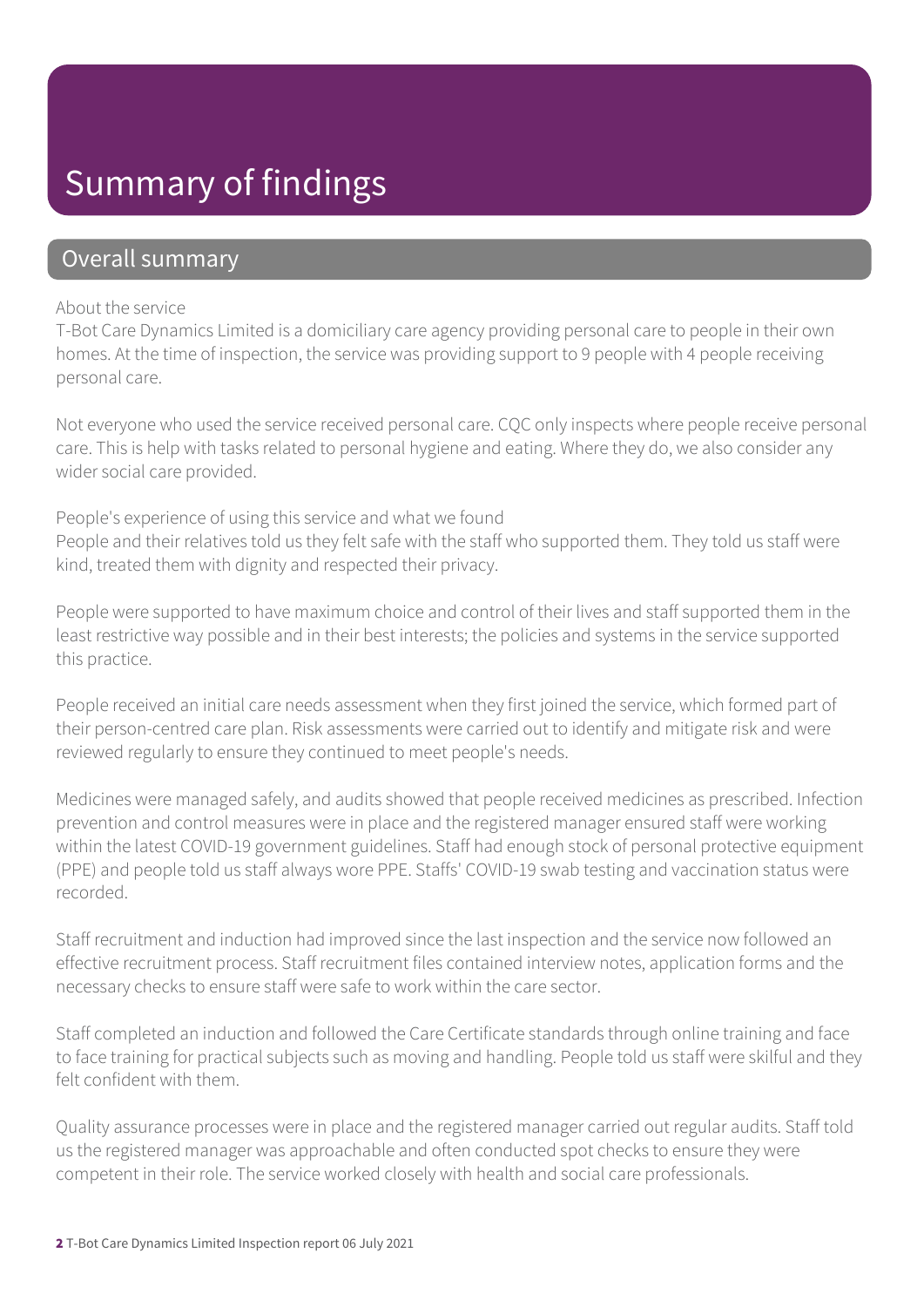For more details, please see the full report which is on the CQC website at www.cqc.org.uk

Rating at last inspection and update:

The last rating for this service was Requires Improvement (published 20 June 2019) and there were two breaches of regulation. The provider completed an action plan after the last inspection to show what they would do and by when to improve. At this inspection we found improvements had been made and the provider was no longer in breach of regulations.

#### Why we inspected

The decision to inspect was prompted due to the previous rating. We carried out an announced comprehensive inspection of this service on 16 May 2019. Breaches of legal requirements were found. The provider completed an action plan after the last inspection to show what they would do and by when to improve for staffing and good governance.

We undertook this focused inspection to check they had followed their action plan and to confirm they now met legal requirements. This report only covers our findings in relation to the Key Questions Safe, Effective and Well-led which contain those requirements.

The ratings from the previous comprehensive inspection for those key questions not looked at on this occasion were used in calculating the overall rating at this inspection. The overall rating for the service has changed from Requires Improvement to Good. This is based on the findings at this inspection.

You can read the report from our last comprehensive inspection, by selecting the 'all reports' link for T-Bot Care Dynamics Limited on our website at www.cqc.org.uk.

#### Follow up

We will continue to monitor information we receive about the service until we return to visit as per our reinspection programme. If we receive any concerning information we may inspect sooner.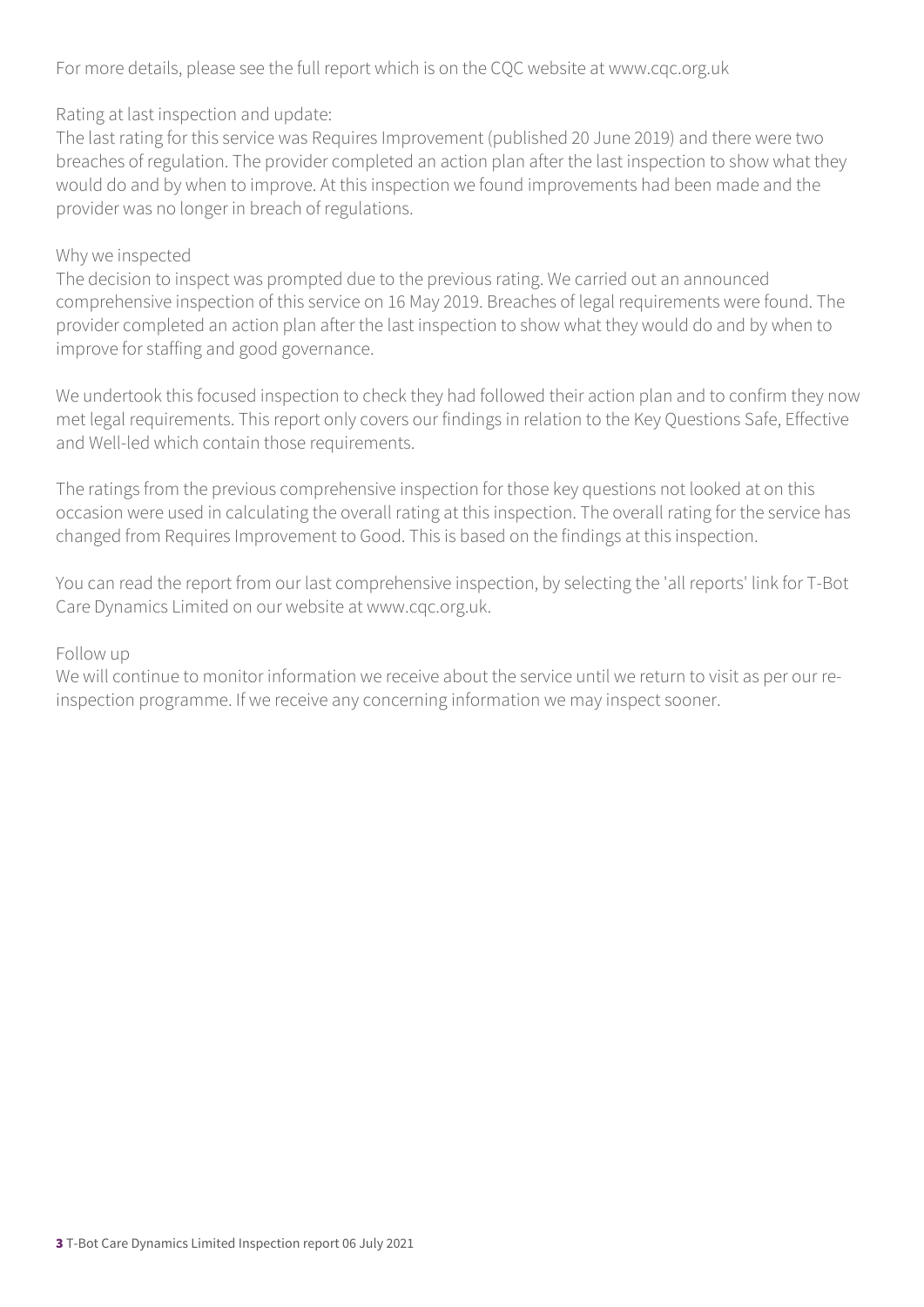### The five questions we ask about services and what we found

We always ask the following five questions of services.

| Is the service safe?                         | Good |
|----------------------------------------------|------|
| The service was safe.                        |      |
| Details are in our safe findings below.      |      |
| Is the service effective?                    | Good |
| The service was effective.                   |      |
| Details are in our effective findings below. |      |
| Is the service well-led?                     | Good |
| The service was well-led.                    |      |
| Details are in our well-led findings below.  |      |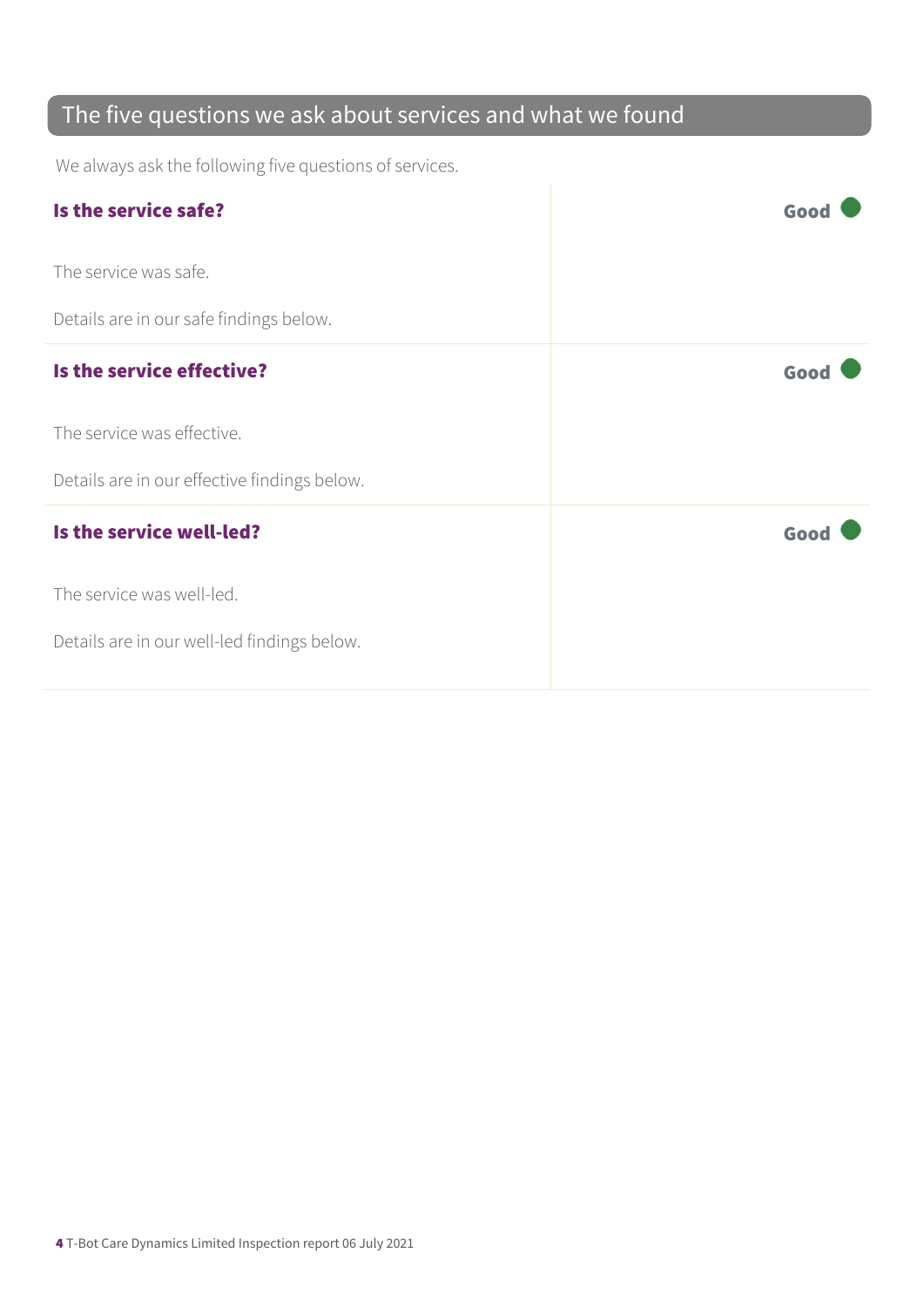

# T-Bot Care Dynamics Limited

Detailed findings

# Background to this inspection

#### The inspection

We carried out this inspection under Section 60 of the Health and Social Care Act 2008 (the Act) as part of our regulatory functions. We checked whether the provider was meeting the legal requirements and regulations associated with the Act. We looked at the overall quality of the service and provided a rating for the service under the Care Act 2014.

#### Inspection team

The inspection team consisted of two inspectors. To support the inspection, one inspector reviewed records and documentation. They conducted telephone calls to people, their relatives, staff and professionals to gain their view of the service. One inspector visited the service location.

#### Service and service type

This service is a domiciliary care agency. It provides personal care to people living in their own houses and flats.

The service had a manager registered with the Care Quality Commission. This means that they and the provider are legally responsible for how the service is run and for the quality and safety of the care provided. For this service the provider was registered as the registered manager.

#### Notice of inspection

We gave the service a short notice period of the inspection. This was because it is a small service and we needed to be sure that the registered manager would be in the office to support the inspection.

Inspection activity started on 13 May 2021 and ended on 21 May 2021. We visited the office location on 19 May 2021.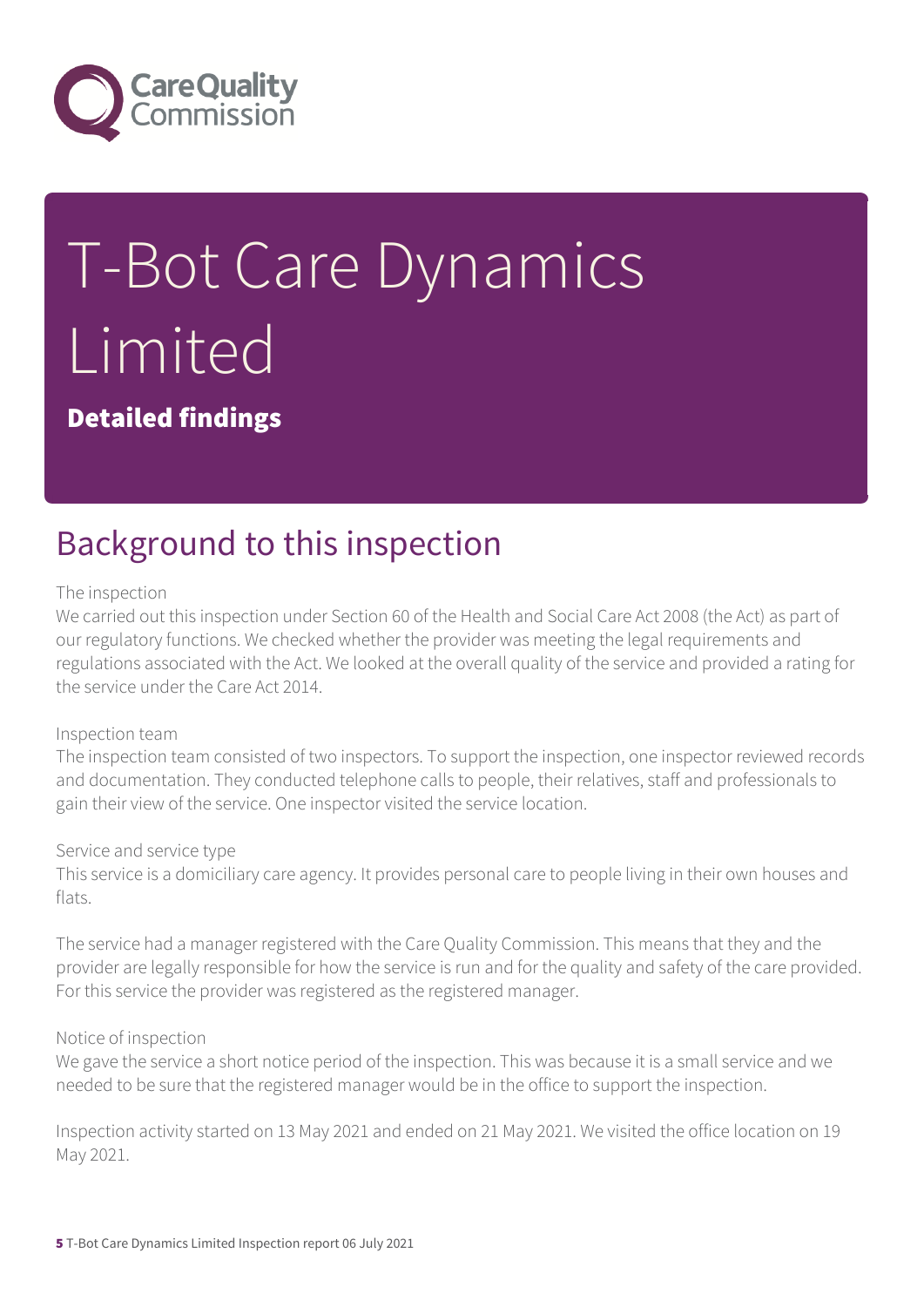#### What we did before the inspection

We reviewed information we had received about the service since the last inspection. The provider was not asked to complete a provider information return prior to this inspection. This is information we require providers to send us to give some key information about the service, what the service does well and improvements they plan to make. We took this into account when we inspected the service and made the judgements in this report.

#### During the inspection

We spoke with two people who used the service and one relative about their experience of the care provided. We spoke with six members of staff including the registered manager and care staff.

We reviewed a range of records. This included two people's care records and medication records. We looked at two staff files in relation to recruitment and staff supervision. A variety of records relating to the management of the service, including policies and procedures were reviewed.

#### After the inspection

We continued to seek clarification from the provider to validate evidence found. We looked at training data and quality assurance records. We spoke with one professional who regularly communicates with the service.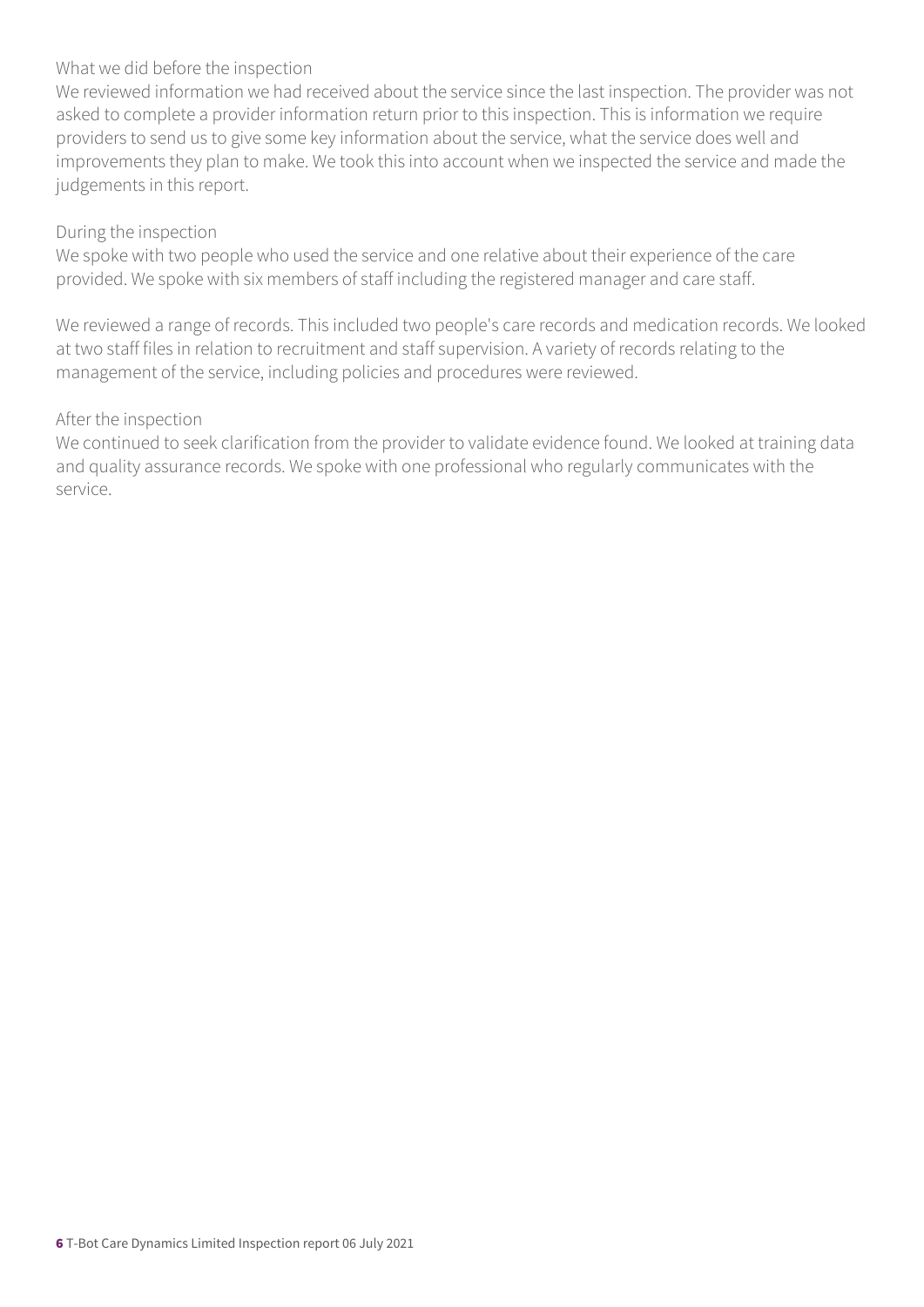### Is the service safe?

# Our findings

Safe – this means we looked for evidence that people were protected from abuse and avoidable harm.

At the last inspection this key question was rated as Requires Improvement. At this inspection this key question has now improved to Good. This meant people were safe and protected from avoidable harm.

Staffing and recruitment

At our last inspection the provider failed to have a robust recruitment and induction system in place. They had not assured themselves that staff had the right skills and knowledge. This was a breach of Regulation 18 (Staffing) of the Health and Social Care Act 2008 (Regulated Activities) Regulations 2014.

Enough improvement had been made at this inspection and the provider was no longer in breach of Regulation 18.

• Since the last inspection, the registered manager had reviewed the service's recruitment policy and procedures. The service now had an effective recruitment process in place.

• The staff recruitment files reviewed contained application forms and interview notes. The necessary checks to ensure safe staff recruitment included photographic identification, references and Disclosure and Barring Service (DBS) documents. The DBS is a national agency that holds information about criminal records. • The service employed enough staff to meet the needs of the people using the service.

Using medicines safely

At our last inspection we recommended the provider ensured staff had the appropriate training to meet people's medicine needs, should a person require administration of medicines. The provider had made improvements.

• Staff had completed medicine administration training. The registered manager carried out observation assessments to make sure staff were competent to support people safely with their medicines.

• We reviewed medication administration record (MAR) charts. They provided staff with clear guidance on when and how people should take their medicines.

• The registered manager carried out regular audits of people's medicines. This included checking how medicines were stored and tallying medicines to ensure there were the correct amount. MAR charts were reviewed to ensure people received the medicines as prescribed.

• The service had a medicine management policy in place which was comprehensive and referred to legislation.

• The registered manager liaised regularly with the local pharmacist and contacted them if they required any information.

Systems and processes to safeguard people from the risk of abuse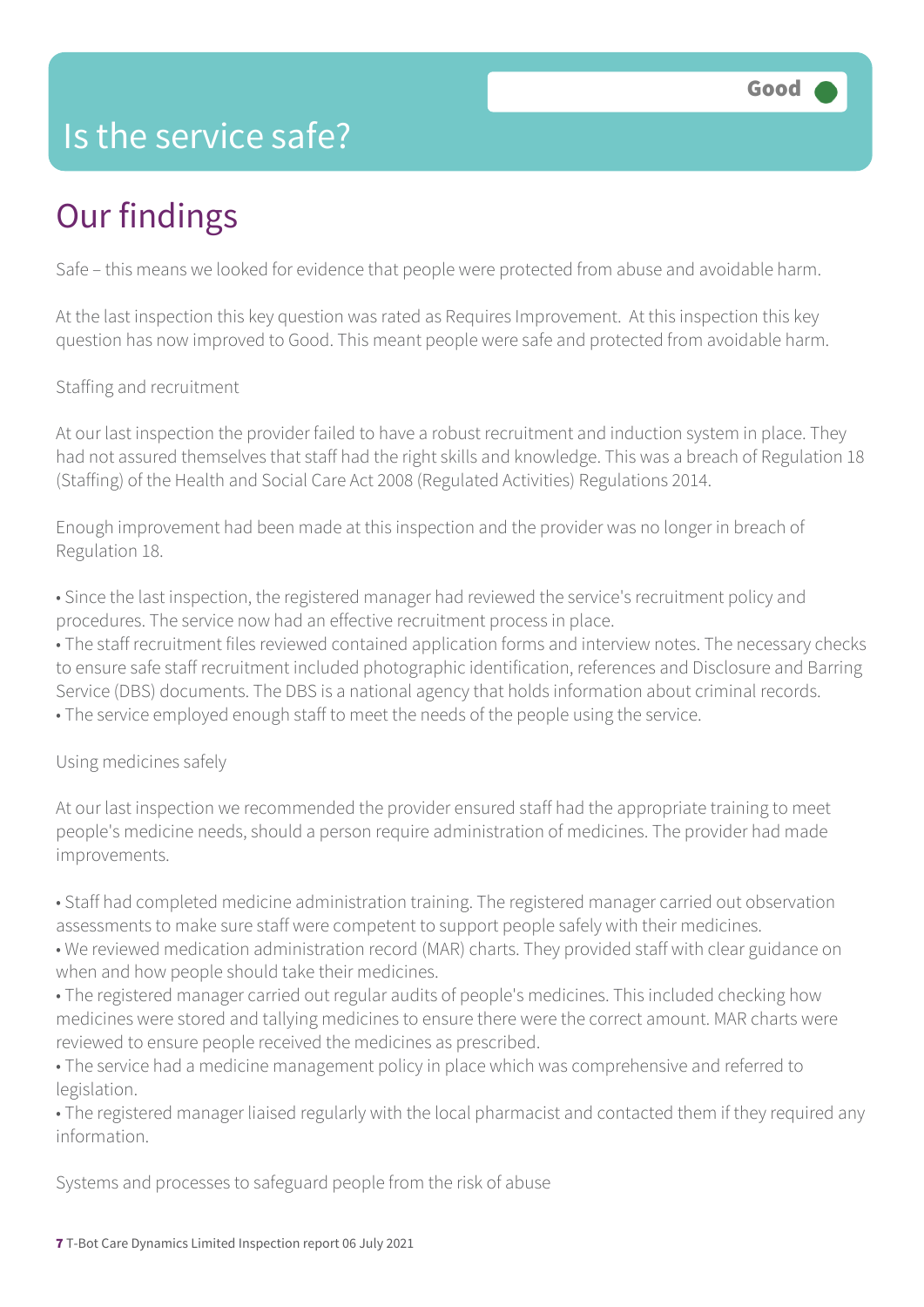• The service had systems and processes in place to identify potential risks to keep people safe. Staff had received safeguarding training and were aware of the process to follow to report an allegation of abuse.

• People and their relatives told us they felt safe with the staff and confident to raise any concerns to the registered manager.

• The registered manager was aware of their responsibility to raise safeguarding alerts to the local authority.

#### Assessing risk, safety monitoring and management

• Risk assessments were completed and provided good mitigation strategies to ensure people's safety. These included the environment and care needs such as moving and handling, falls and medicine administration.

• Systems were in place to monitor safety. The registered manager was hands on and worked alongside staff which provided an opportunity to monitor the care assessments to ensure they met the person's need as part of the quality assurance process.

• The registered manager undertook spot checks to ensure staff were following correct procedures and to assess any further training needs.

• Regular audits were undertaken by the registered manager, these were analysed and actions taken to improve the service.

#### Preventing and controlling infection

• The service had an infection prevention and control policy in place which had been updated to include guidance on the management of the COVID-19 pandemic. Staff were kept informed of government updates and changes relating to the pandemic to ensure their practice was current.

• At the start of the pandemic the registered manager had put an action plan in place together with a COVID-19 risk assessment tool which was used to mitigate the risks for those who were more vulnerable.

• Staff told us they had enough stock of personal protective equipment (PPE). People and relatives said that staff always wore PPE.

• Staff had undertaken infection prevention and control training including donning and doffing of PPE. To ensure staff were aware of the correct infection prevention and control procedures and the use of PPE, the registered manager carried out observational competency assessments.

• COVID-19 swab testing for staff was carried out regularly and results recorded. The registered manager maintained a record of when staff had received their COVID-19 vaccination.

#### Learning lessons when things go wrong

• The previous inspection raised some issues which the registered manager acted upon to improve practice. An administrator had been employed by the service who was assisting the registered manager to maintain and monitor the service.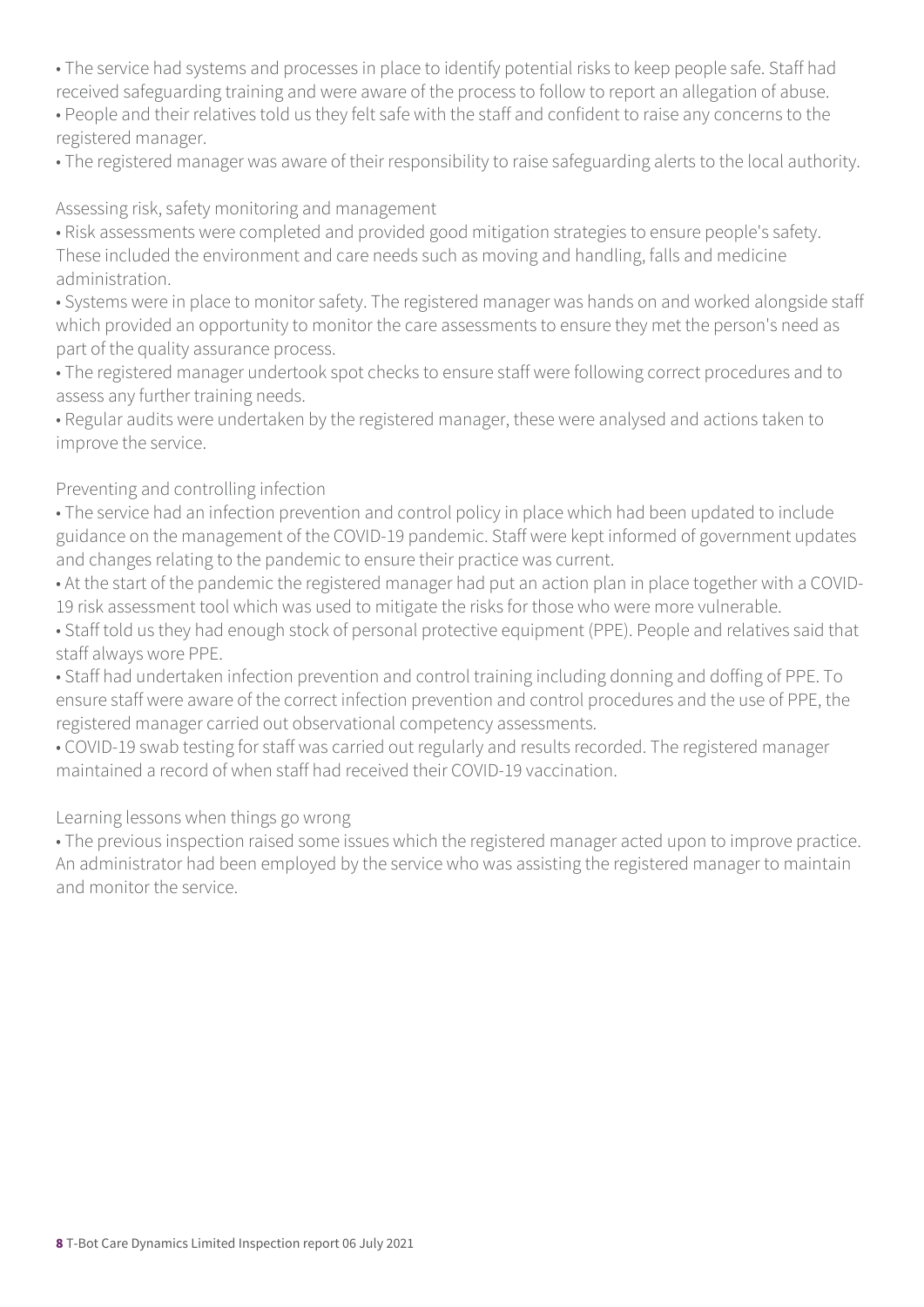### Is the service effective?

# Our findings

Effective – this means we looked for evidence that people's care, treatment and support achieved good outcomes and promoted a good quality of life, based on best available evidence.

At the last inspection this key question was rated as Requires Improvement. At this inspection this key question has now improved to Good. This meant people's outcomes were consistently good, and people's feedback confirmed this.

Staff support: induction, training, skills and experience

At our last inspection the provider failed to have a robust recruitment and induction system in place. They had not assured themselves that staff had the right skills and knowledge. This was a breach of Regulation 18 (Staffing) of the Health and Social Care Act 2008 (Regulated Activities) Regulations 2014

Enough improvement had been made at this inspection and the provider was no longer in breach of Regulation 18

• Improvements had been made to the induction programme for new staff since the last inspection. The two-day induction programme provided a foundation to care practices including the service's mandatory training. This was followed by new staff shadowing experienced staff. Staff told us that the registered manager often worked alongside them, guiding and supporting.

• We saw that staff completed the Care Certificate standards. The Care Certificate is an identified minimum set of standards that sets out the knowledge and skills expected of specific job roles in health and social care.

• Staff received online training and face to face training for practical skills including moving and handling. Competency observations were undertaken by the registered manager to ensure training was embedded into practice.

• Staff told us the training they received was informative. One staff member told us, "I received training when I first started. I was very well supported. We did practical moving and handling and the registered manager frequently observes my practice through spot checks." Staff confirmed they received supervision.

Assessing people's needs and choices; delivering care in line with standards, guidance and the law • Initial assessment was carried out by the registered manager to ensure the service could meet the person's needs.

• People and their relatives told us they were involved in their care planning. The care plans were comprehensive and person-centred, providing staff with clear guidance.

- Staff completed the daily notes at each visit, clearly recording the support they had provided.
- Staff told us they offered people choice at each visit and people confirmed this.

• Care plan reviews were undertaken as part of the quality assurance auditing process and to ensure they reflected the current needs of the person.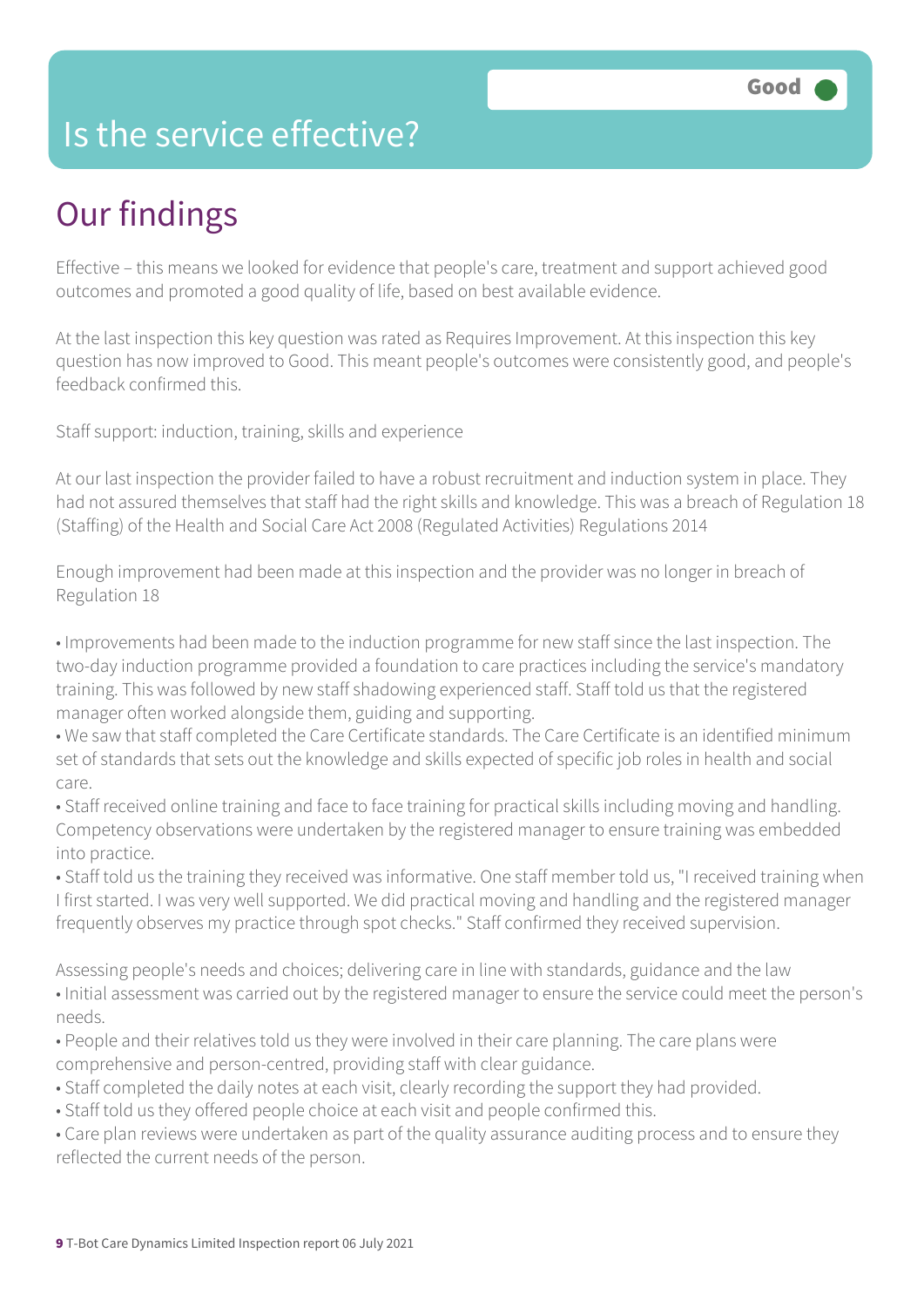Supporting people to eat and drink enough to maintain a balanced diet

• People were assessed for their nutrition and hydration needs.

• Risk assessments were in place to guide staff about how people took their diet, highlighting any risks with eating and drinking.

- Where there were concerns around malnutrition and weight loss, staff maintained food and drink charts. Instructions for staff to encourage prescribed supplements was seen in one care plan.
- Staff had received training in food safety and people told us they always left their kitchen clean and tidy.

Staff working with other agencies to provide consistent, effective, timely care; Supporting people to live healthier lives, access healthcare services and support

- People were supported to access health and social care facilities such as the GP and district nurses.
- Staff told us they were confident to call for healthcare assistance if required. Staff said they were listened to and any concerns they had around a person's needs would be reviewed by the registered manager.

• The registered manager worked closely with health care professionals. One health and social care professional told us, "The registered manager is well organised and communication with the service was excellent. People are well looked after, and the care is excellent."

Ensuring consent to care and treatment in line with law and guidance

The Mental Capacity Act 2005 (MCA) provides a legal framework for making particular decisions on behalf of people who may lack the mental capacity to do so for themselves. The Act requires that, as far as possible, people make their own decisions and are helped to do so when needed. When they lack mental capacity to take particular decisions, any made on their behalf must be in their best interests and as least restrictive as possible.

People can only be deprived of their liberty to receive care and treatment when this is in their best interests and legally authorised under the MCA. When people receive care and treatment in their own homes an application must be made to the Court of Protection for them to authorise people to be deprived of their liberty.

We checked whether the service was working within the principles of the MCA, and whether any conditions on authorisations to deprive a person of their liberty had the appropriate legal authority and were being met.

• People's mental capacity was assessed at the initial assessment to evaluate what support the person needed to enable them to make decisions about their care.

• Staff understood the principles of MCA and knew what was required to ensure decisions were taken in people's best interest. Where people had full capacity and chose to make unwise decisions, they were supported to manage risks.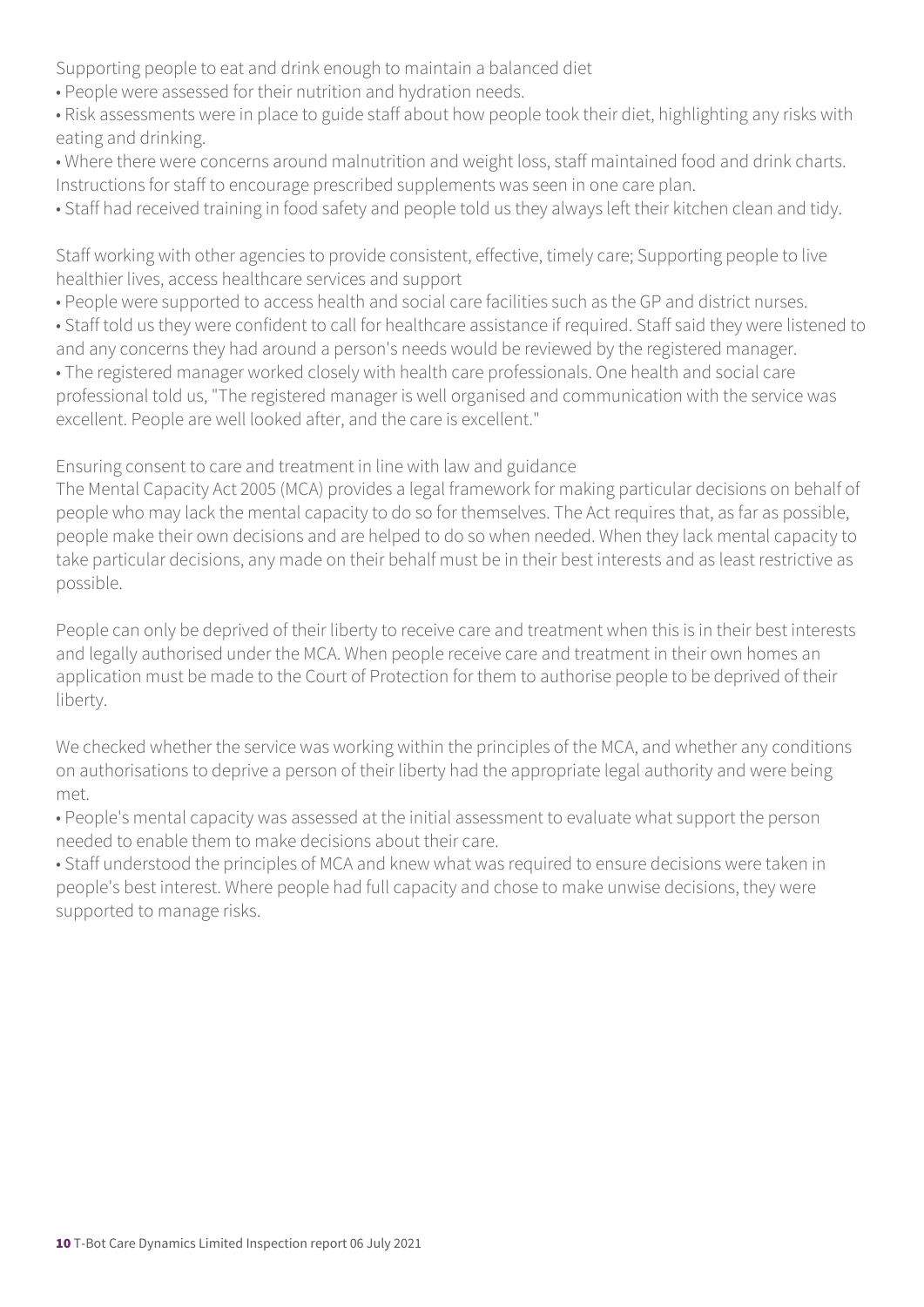### Is the service well-led?

# Our findings

Well-Led – this means we looked for evidence that service leadership, management and governance assured high-quality, person-centred care; supported learning and innovation; and promoted an open, fair culture.

At the last inspection this key question was rated as Requires Improvement. At this inspection this key question has now improved to Good. This meant the service was consistently managed and well-led. Leaders and the culture they created promoted high-quality, person-centred care.

Managers and staff being clear about their roles, and understanding quality performance, risks and regulatory requirements

At our last inspection the provider failed to have a robust system in place to monitor the quality of the service provided. This was a breach of Regulation 17 (Good Governance) of the Health and Social Care Act 2008 (Regulated Activities) Regulations 2014

Enough improvement had been made at this inspection and the provider was no longer in breach of Regulation 17

• Improvements had been made since the last inspection in the quality assurance process. The registered manager had introduced a good governance planner which clearly identified when audits were due and completed. We checked and audits had been undertaken. The outcome was analysed, and action taken to improve care practices.

• The registered manager was experienced and understood their role. They were hands-on, working alongside staff attending to people's needs. This provided people with an opportunity to talk directly to the registered manager.

- To support the registered manager, the service had recruited an administrator. The registered manager was in the process of planning to recruit a senior person to support the operational management of the service.
- Staff were clear about their role and spoke positively about the service. One staff member told us, "It is a good place to work. I like the people we care for and the registered manager if fair, kind and organised."

Promoting a positive culture that is person-centred, open, inclusive and empowering, which achieves good outcomes for people; Continuous learning and improving care

- The care plans were person-centred. Staff told us care plans were easy to follow and provided guidance on how to support people to achieve good outcomes.
- People and their relatives spoke positively about the service. People told us, "The manager is brilliant, really good" and, "The service is very good." Another told us they appreciated the flexibility of the service which suited their needs.
- The registered manager promoted continuous learning and development. They received government updates in relation to COVID-19 pandemic to ensure infection prevention and control practices were current.